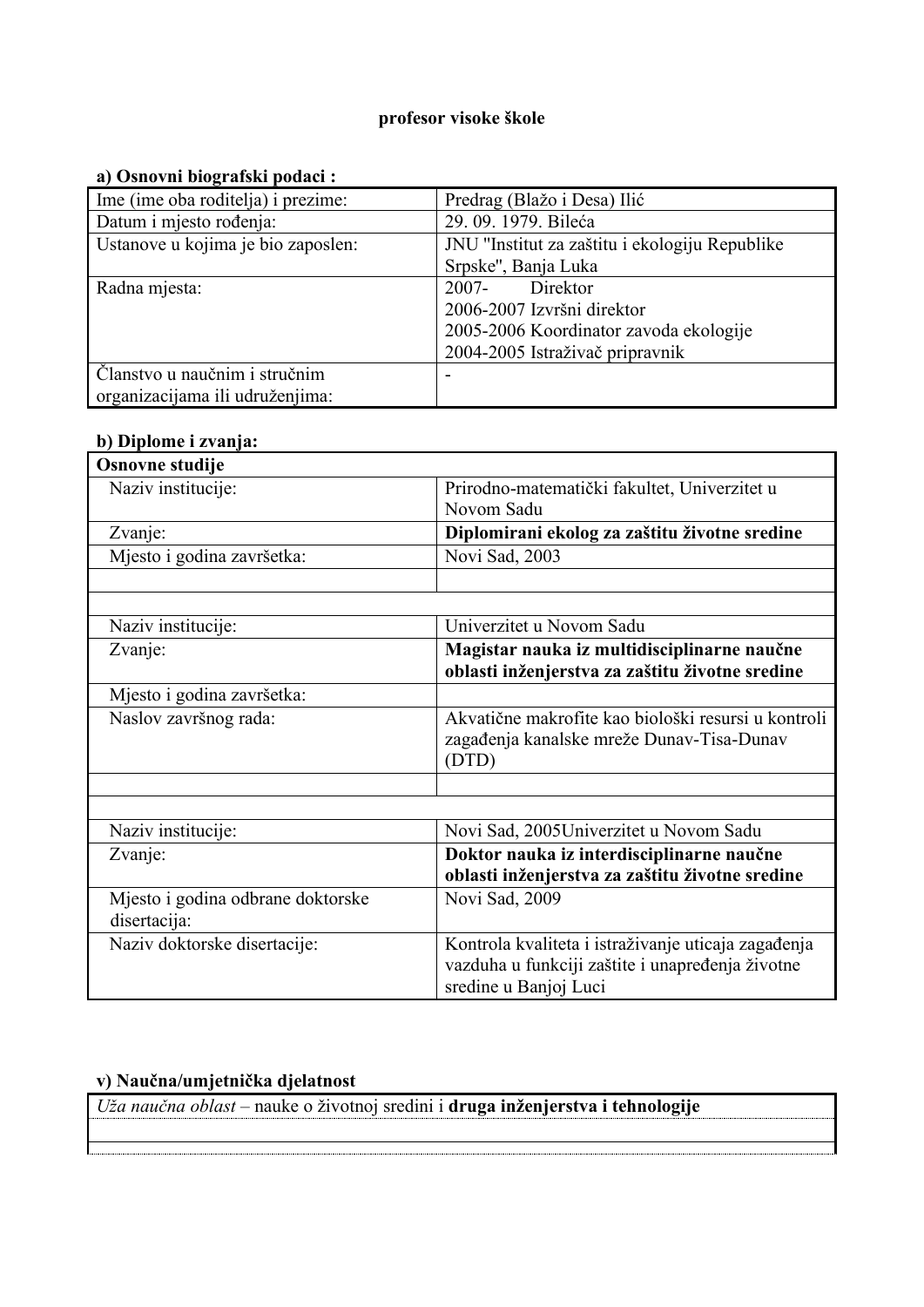#### **Originalni naučni radovi u časopisu od međunarodnog značaja:**

- 1. Farooqi, Z. U. R., Ahmad, I., Zeeshan, N., Ilić, P., Imran, M., & Saeed, M. F. (2021). Urban noise assessment and its nonauditory health effects on the residents of Chiniot and Jhang, Punjab, Pakistan. *Environmental Science and Pollution Research*, 1-13. https://doi.org/10.1007/s11356-021-14340-4 (*Impact factor 3.056*).
- 2. Ahsan, W. A., Ahmad, H. R., Farooqi, Z. U. R., Sabir, M., Ayub, M. A., Rizwan, M., & Ilic, P. (2021). Surface water quality assessment of Skardu springs using Water Quality Index. *Environmental Science and Pollution Research*, 28(16), 20537-20548. https://doi.org/10.1007/s11356-020-11818-5 (*Impact factor 3.056*).
- 3. Popović, Z., Ilić, P., Gotovac Atlagić, S., Rikić, S., Radović, B. (2021). Examination Along with Precise Mapping of Radio Frequency Pollution Over Environment of Elementary School in Banja Luka. *Polish Journal of Environmental Studies* (accepted publication). (*Impact factor 1.383*).
- 4. Stojanović Bjelić, LJ., Nešković Markić, D., Ilić, P., Farooqi, Z. U. R. (2021). Polycyclic Aromatic Hydrocarbons in Soils in Industrial Areas: Concentration and Risks to Humans Health. *Polish Journal of Environmental Studies* (accepted publication). (*Impact factor 1.383*).
- 5. Ilić, P., Nišić, T., Farooqi, Z. U. R. (2021). Polycyclic Aromatic Hydrocarbons Contamination of Soil in an Industrial Zone and Evaluation of Pollution Sources. *Polish Journal of Environmental Studies*, *30*(1), 635–643 https://doi.org/10.15244/pjoes/119095 (*Impact factor 1.383*).
- 6. Ilić, P., Nešković Markić, D., Stojanović Bjelić, LJ., & Farooqi, Z. U. R. (2021). Polycyclic Aromatic Hydrocarbons in Different Layers of Soil and Groundwater-Evaluation of Levels of Pollution and Sources of Contamination. *Polish Journal of Environmental Studies*. *30*(2):1191–1201 https://doi.org/10.15244/pjoes/125565 (*Impact factor 1.383*).
- 7. Ilić, P., Nišić, T., Farooqi, Z. U. R. (2021). Occurrence of Specific Polychlorinated Biphenyls Congeners in an Industrial Zone. *Polish Journal of Environmental Studies*, *30*(1), 635-643 https://doi.org/10.15244/pjoes/123607 (*Impact factor 1.383*).
- 8. Ilić, P., Popović, Z., & Markić, D. N. (2020). Assessment of meteorological effects and ozone variation in urban area. *Ecological Chemistry and Engineering S*, 27(3), 373-385 https://doi.org/10.2478/eces-2020-0024 (*Impact factor 1.488*).
- 9. Ilić, P., Nišić, T., Ilić, S., Stojanović Bjelić, LJ. (2020). Identifying New 'Hotspot' Heavy Metal Contamination in Industrial Zone Soil. *Polish Journal of Environmental Studies*, *29*(4), 2987-2993 https://doi.org/10.15244/pjoes/113095 (*Impact factor 1.383*).
- 10. Farooqi, Z. U. R., Sabir, M., Latif, J., Aslam, Z., Ahmad, H. R., Ahmad, I., Imran, M., Ilić, P. (2020). Assessment of noise pollution and its effects on human health in industrial hub of Pakistan. Environmental Science and Pollution Research, 27(3), 2819-2828 https://doi.org/10.1007/s11356-019-07105-7 (*Impact factor 3.056*).
- 11. [Božić](https://www.researchgate.net/scientific-contributions/2132718327_Jelena_Bozic), J., Ilić, P., [Ilić](https://www.researchgate.net/profile/Svetlana_Ilic3) S. (2019). Indoor Air Quality in the Hospital: The Influence of Heating, Ventilating and Conditioning Systems. Brazilian Archives of Biology and Technology 05/2019; 62(1-4)., DOI:10.1590/1678-4324-2019180295 (*Impact factor 0.546*).
- 12. Nešković Markić, D., Stevanović Čarapina, H., Bjelić, D., Stojanović Bjelić, LJ., Ilić, P., Šobot Pešić, Ž. Kikanovicz, O. (2019). Using Material Flow Analysis for Waste Management Planning. *Polish Journal of Environmental Studies*, *28*(1), 255-265 https://doi.org/10.15244/pjoes/78621 (*Impact factor 3.383*).
- 13. Lammel G., Klánová J., Ilić P., Kohoutek J., Gasić B., Kovacić I., Lakić N., Radić R.: "Polycyclic aromatic hydrocarbons on small spatial and temporal scales – I. Levels and variabilities". *Atmospheric Environment*, Oxford, Elsevier. ISSN 1352-2310, December 2010, vol. 44, no. 38, pp. 5015-5021 https://doi.org/10.1016/j.atmosenv.2010.07.034 (*Impact factor 3.226*).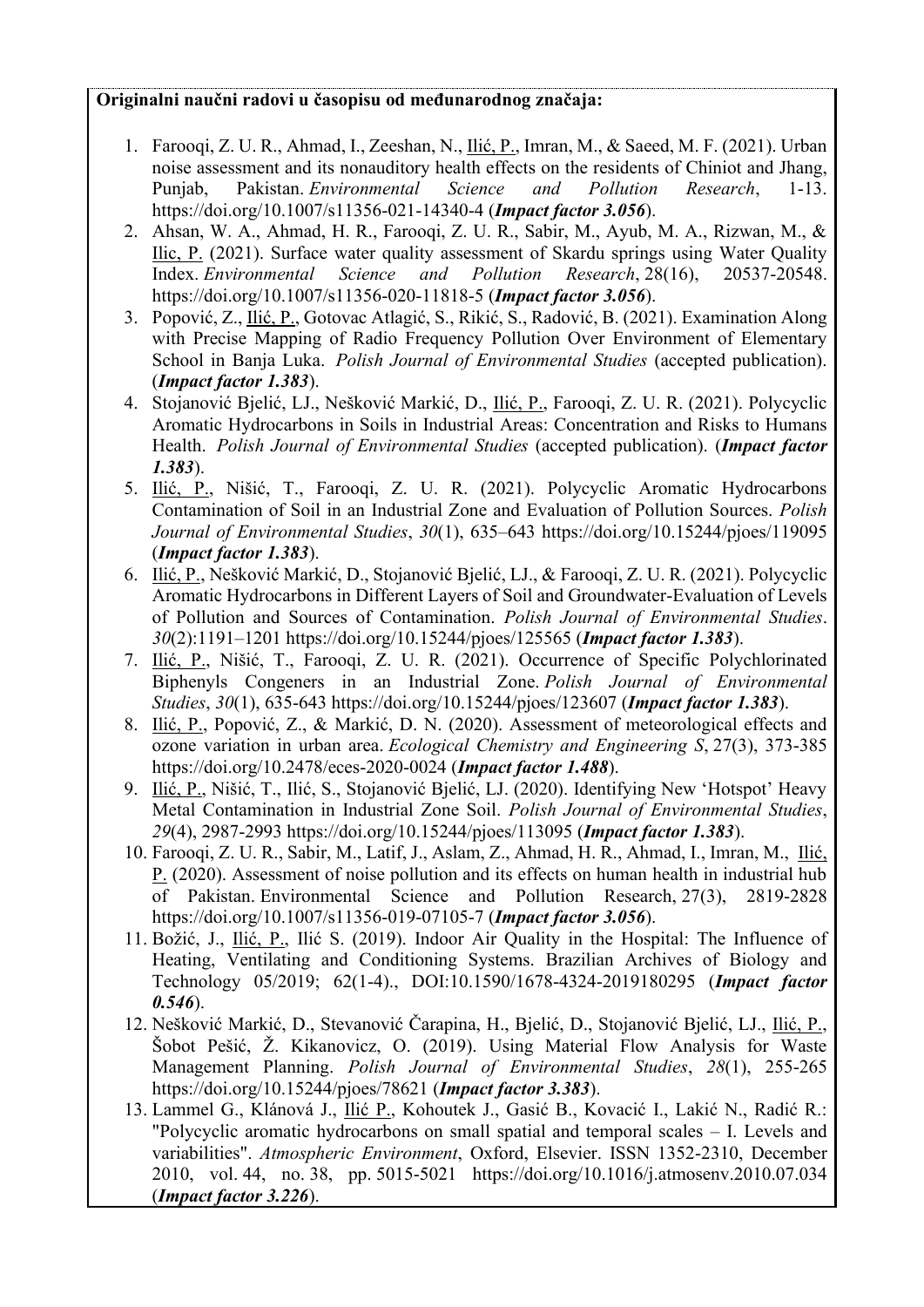- 14. Gasić B., MacLeod M., Klánová J., Scheringer M., Ilić P., Lammel G., Pajović A., Breivik K., Holoubek I., Hungerbühler K.: "Quantification of sources of PCBs to the atmosphere in urban areas: A comparison of cities in North America, Western Europe and former Yugoslavia", *Environmental Pollution*, Oxford, Elsevier, Switzerland. ISSN 0269-7491, October 2010, vol. 158, no. 10, pp. 3230-3235 https://doi.org/10.1016/j.envpol.2010.07.011 (*Impact factor 3.395*).
- 15. Lammel G., Klánová J., Ilić P., Kohoutek J., Gasić B., Kovacić I., Škrdlíková L.: "Polycyclic aromatic hydrocarbons on small spatial and temporal scales – II. Mass size distributions and gas-particle partitioning". *Atmospheric Environment*, Oxford, Elsevier. ISSN 1352-2310, December 2010, vol. 44, no. 38, pp. 5022-5027 https://doi.org/10.1016/j.atmosenv.2010.08.001 (*Impact factor 3.226*).
- 16. Lammel, G., Klánová, J., Erić, Lj., Ilić, P., Kohoutek, J., Kovacić, I. (2011): Sources of organochlorine pesticides in air in an urban Mediterranean environment: Volatilisation from soil, *J. Environ. Monit.* (JEM), [Royal Society of Chemistry](http://en.wikipedia.org/wiki/Royal_Society_of_Chemistry) [\(United Kingdom\)](http://en.wikipedia.org/wiki/United_Kingdom). 2011, 13, 3358-3364 https://doi.org/10.1039/C1EM10479A (*Impact factor 1.810*).
- 17. Ilić, P., Farooqi, Z. U. R., Stojanović Bjelić, LJ. (2021). Determining, Mapping and Prediction of Noise Pollution, *Indian Journal of Environmental Protection*, 41(4):379-384 **(***Scopus***)**.
- 18. [Božić](https://www.researchgate.net/scientific-contributions/2132718327_Jelena_Bozic), J., Ilić, P., [Ilić](https://www.researchgate.net/profile/Svetlana_Ilic3) S. (2020). Noise Levels in the Modern Urban Roundabout, *Indian Journal of Environmental Protection, 40*(12), 1264-1272 **(***Scopus***)**.
- 19. Stanisavljević, M., Janković, S., Milisavić, D., Čađo, M., Kukrić, Z., Stević, D., Kukobrat, R., Ilić, P., Međed, D., Parlinska Wojtan, M., Atlagić, S. G. (2019). Novel Nanoporous Carbon/Iron Oxide Catalyst for SO<sup>2</sup> Degradation. *Materials Today: Proceedings*, 7, 920- 929 **(***CPCI-S***)**.
- 20. Majstorović, A., Todić, M., *Ilić, P.*, Erić, L., Vukajlović, D., & Ćulibrk, B. (2018). The impact of environmental parameters and maintenance on the compressed medical air quality. *Annals of the Faculty of Engineering Hunedoara*, 16(3), 209-216 (*Index copernicus, DOAJ*).
- 21. Ilić, P., Božić, J., & Ilić, S. (2018). Microbiological Air Contamination in Hospital. *International Journals of Sciences and High Technologies*, 7(2), 183-191.
- 22. Janjuš, Z., Petrović, A., Jovović, A., Ilić, P., Pavlović, S. (2013): Analysis of the amount of communal waste. TTEM-Technics Technologies Education Management Journal. Vol. 7, No. 1, 2013: (1-12) (*Impact factor 0.351*).
- 23. Ilić, P., Tepić, S., Erić, Lj. (2007): Deponija komunalnog otpada kao izvor zagađenja i uticaj na lјudsko zdravlјe. MATERIA SOCIO MEDICA, Journal of the society of social medicine-Public health of B&H. Academy of medical sciences of Bosnia and Herzegovina, Sarajevo, March, 2007. Vol. 19 No. 1., pp 50-52. **Indexed in:** *EBSCO, Index Copernicus etc***.**
- 24. Ilić, P., Preradović, Lj. (2009): Simulation of pollution, i.e. modelling levels of nitrogen dioxide and meteorological parameters. grkg/Humankybernetik Band  $50 \cdot$  Heft 3 (2009) Akademia Libroservo/IfK. Paderborn, Germany. ISSN 0723-4899. pp. 146-150.
- 25. Preradović, Lj., Ilić, P., Marković, S., Janjuš, Z. (2011): Meteorological Parameters and Pollution Caused by Sulfur Dioxide and Their Influence on Construction Materials and Heritage FACTA UNIVERSITATIS (NIŠ) SER.: ELEC. ENERG. vol. 24, no. 1, April 2011, 9-20 (*BIČ Impact factor 0.441*).
- 26. Janjuš, Z., Petrović, A., Jovović, A., Prokić-Cvetković, R., Ilić, P. (2012): [Testing the](http://savremenimaterijali.info/sajt/doc/file/casopisi/3_1/17_Janjus.pdf)  [toughness of polypropylene filled with glass powder. Contemporary Materials, 116-122,](http://savremenimaterijali.info/sajt/doc/file/casopisi/3_1/17_Janjus.pdf)  [Academy of Sciences and Arts of the Republic](http://savremenimaterijali.info/sajt/doc/file/casopisi/3_1/17_Janjus.pdf) of Srpska **Indexed in:** *crossref.org*
- 27. Vujčić, S. B., Lolić, S. B., Bojić, M. M., Ilić, P. B., Novaković, M. S., Karaman, M. A., & Matavulj, M. N. (2013). Invasive zoopathogenic mastigomycotina in Republika Srpska, Serbia and neighboring countries with special reference to Aphanomyces astaci. Zbornik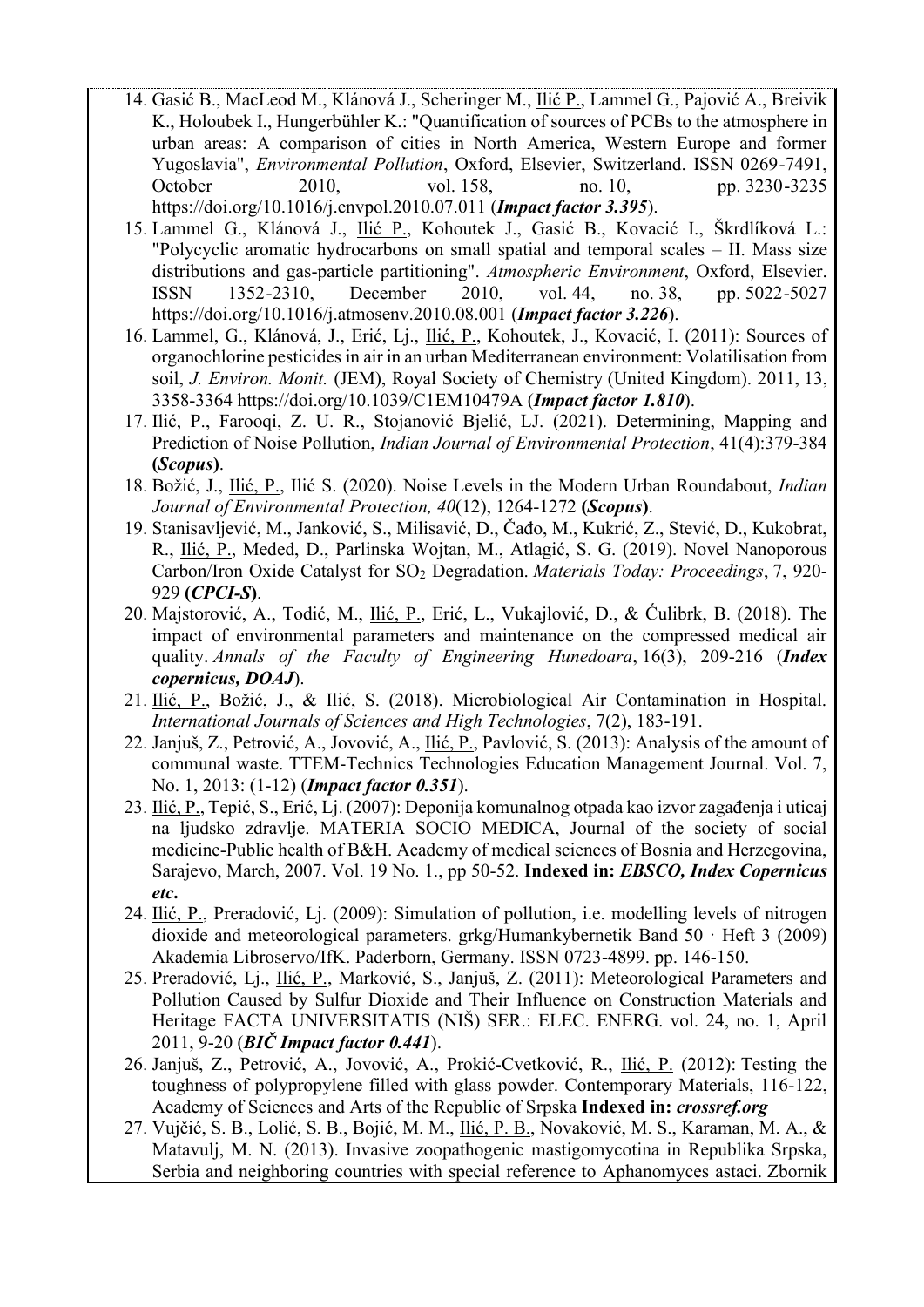Matice srpske za prirodne nauke, (124), 341-354. **Indexed in:** *AGRIS – FAO, EBSCO, CABI* i *Thomson Reuters Master Journal List*.

#### **Originalni naučni radovi u časopisu od nacionalnog značaja:**

- 1. Stojanović Bjelić, LJ, Ilić, P., Farooqi, Z. U. R. (2020). Indoor Microbiological air Pollution in the Hospital. *Quality of Life*, 11(1-2), 5-10.
- 2. Ilić, P., Markić, D. N., Farooqi, Z. U. R. Harmful Chemicals in the Work Environment. *Quality of Life*, 11(1-2), 40-46.
- 3. Popović, Z., Ilić, P., Mirošljević, R., & Gotovac-Atlagić, S. (2019). Exposure to nonionizing radiation of area in urban zone of the Banja Luka city. *Archives for Technical Sciences*, 2019, 20(1), 81-86
- 4. Ilić, P., Markić, D. N., Bjelić, L. S., & Farooqi, Z. U. R. (2019). Dispersion Modeling of Accidental Releases of Propane Gas. Quality of life, 17(1-2).
- 5. Ilić, P., Popović, Z., Gotovac-Atlagić, S. (2019). Effects of meteorological variables on nitrogen dioxide variation. *Archives for Technical Sciences*, 20(1), 65-72
- 6. Ilic, P., Neskovic-Markic, D., Stojanovic Bjelic, LJ. (2018) Traffic noise levels in the City of Banja Luka, *Quality of Life*, 2018, 9(1-2), p.p. 20-26.
- 7. Ilic, P., Neskovic-Markic, D., Stojanovic Bjelic, LJ. (2018) Measuring and mapping noise pollution in the City of Banja Luka, *Archives for Technical Sciences*, 18(1), p.p. 89-96.
- 8. Ilic, P., Neskovic-Markic, D., Stojanovic Bjelic, LJ. (2018) Variation concentration of sulfur dioxide and correlation with meteorological parameters, *Archives for Technical Sciences*, 18(1), p.p. 81-88.
- 9. Ilić, P., Markić, D. N., & Pešić, Ž. Š. (2018). Analyzing and mapping noise in the city of Banja Luka (Sime Matavulja street). *Bus Stud*, 10(19-20), 47-53.
- 10. Božić, J., Ilić, P., Bjelić Stojanović, LJ. (2018). Economic aspects of the city traffic noise: case study//Ekonomski aspekti buke od gradskog saobraćaja: studija slučaja. *EMC REVIEW-Časopis za ekonomiju*, 8(1), 134-149.
- 11. Ilić, P., Stojanović-Bjelić, L., Janjuš, Z. (2018). Noise Pollution near Health Institutions. *Quality of Life*, 9(1-2):56-63.
- 12. Maksimović, T., Ilić, P., & Bajić, S. (2018). State of Green Areas and Analysis of Coverage in the Area of Banja Luka. *Quality of life*, 9(1-2):51-55.
- 13. Ilić, P., Ilić, S., & Bjelić, L. S. (2018). Hazard Modelling of Accidental Release Chlorine Gas Using Modern Tool-Aloha Software. *Quality of life*, 9(1-2):38-45.
- 14. Maksimović, T., Ilić, P., & Bajić, S. (2018). Impact of Air Pollution on Vegetation in Banja Luka. *Quality of life*, 9(1-2):33-37.
- 15. Ilić, P., Janjuš, Z., Markić Nešković, D. (2017). Dnevni nivo komunalne buke u urbanom području grada Banja Luka u zimskom periodu. *Aktuelnosti 38*(9-22).
- 16. Ilić, P., Pajević, S., Maksimović, T., Matavulј, M. (2008): Uloga akvatičnih makrofita u monitoringu i akumulaciji makronutrijenata (N, P, K) i natrijuma (Na) na lokalitetima banatske dionice kanala Dunav-Tisa-Dunav (DTD), Skup II, pp.: 191-199, Prirodnomatematički fakultet Banja Luka. ISBN: 978-99955-21-13-4.
- 17. Janjuš, Z., Miletić, P., Ilić, P. (2010): [Changes in Mechanical and Rheological Properties](http://www.qol-au.com/node/38)  [of Recycled Thermoplastics. Quality of Life \(Banja Luka\) 1\(1\) 61-71. Pan-European](http://www.qol-au.com/node/38)  [University "APEIRON", UDC: 628.477.6.043:678.5/.7](http://www.qol-au.com/node/38)
- 18. Ilić, P., Marković, S., Račić, M., Janjuš, Z. (2012): Komunalna buka i zagađenje vazduha u urbanom dijelu Banje Luke. Skup IV (2): Zbornik radova II Simpozijuma biologa RS i I Simpozijum ekologa RS, 04-06. novembar 2010. godine, Prirodno-matematički fakultet, Banja Luka, 2012. ISSN 1840-4820 pp. 19-31.
- 19. Ilić, P., Marković, S., Janjuš, Z. (2012): Istorijat i izvori zagađenja vazduha. Skup IV (2): Zbornik radova II Simpozijuma biologa RS i I Simpozijum ekologa RS, 04-06. novembar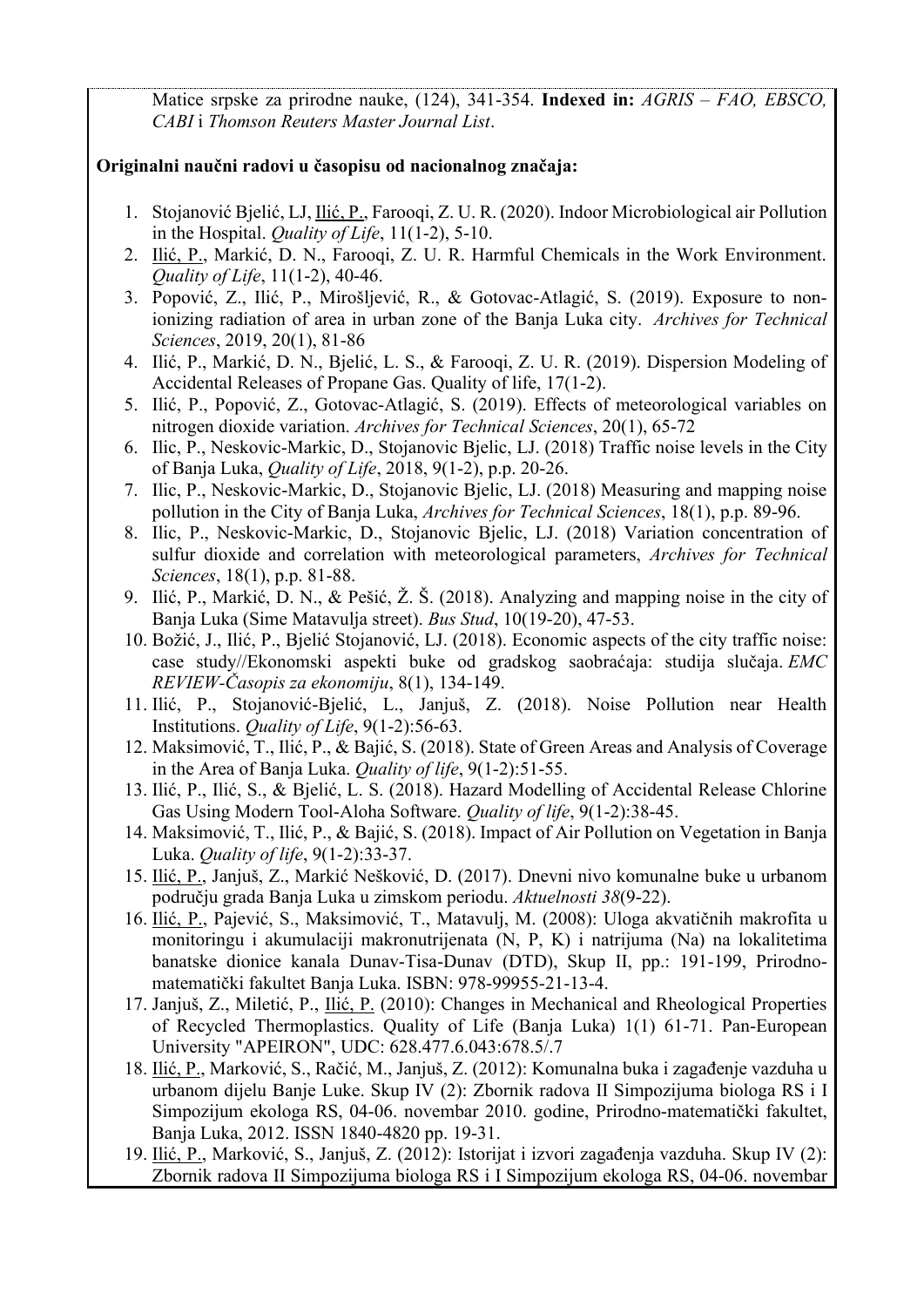2010. godine, Prirodno-matematički fakultet, Banja Luka, 2012. ISSN 1840-4820 pp. 32- 42

20. Božić, J., Ilić, P., S., Ilić, Z. (2017): Sindrom bolesne zgrade. Medici.com. pp 16-17.

# **Naučni radovi na skupovima međunarodnog značaja, štampan u cjelini:**

- 1. Kojović, J., Ilić, P. (2006): *Medicinski aspekti i mogućnosti procjene rizika aerozagađenja*. Zbornik radova. Prva naučno-stručna konferencija sa međunarodnim učešćem ''Zaštita vazduha i zdravlјe'', Banja Luka, 20-21. april 2006., Institut zaštite, ekologije i informatike, Banja Luka. ISBN 99938-846-0-X, p.p. 19-29.
- 2. Ilić, P., Ilić, S., Janjuš, Z. (2013): *Zaštita životne sredine u Republici Srpskoj, stanje i* perspektive, Naučno-stručna konferencija "Zaštita životne sredine između nauke i prakse stanje i perspektive", Banja Luka 13. decembar 2013. godine, JNU Institut za zaštitu i ekologiju Republike Srpske, Banja Luka.
- 3. Klausner, T., Huntrieser, H., Aufmhoff, H., Baumann, R., Fiehn, A., Gottschaldt, K. D., … Ilić, P. ... & Roiger, A. (2021). First airborne in situ SO<sup>2</sup> observations of two coal-fired power plants in Serbia and Bosnia-Herzegovina: Potential for top-down emission estimate and satellite validation (No. EGU21-5912). Copernicus Meetings.
- 4. Željka Šobot Pešić, Hristina Stevanović Čarapina, Dragana Nešković Markić, Ljiljana Stojanović Bjelić, Draženko Bjelić, Predrag Ilić (2016). Analysis of perception of odors from Banja Luka landfill. XI Conference of Chemists, Technologists and Environmentalists of Republic of Srpska, Teslić, Republic of Srpska, Bosnia and Herzegovina; 11/2016
- 5. Zoran Janjuš, Dragana Bogdanić, Slobodanka Pavlović, Saša Čekrlija, Predrag Ilić (2015). Generators noise in Kotor Varoš municipality. 28th International Process Engineering Congress Processing '15, Inđija, Serbia; 06/2015
- 6. Zoran Janjuš, Vanja Ćetojević, Slobodanka Pavlović, Saša Čekrlija, Predrag Ilić: The noise impact of transport on environment city of Banja Luka. 28th International Process Engineering Congress Processing '15, Inđija, Serbia; 06/2015
- 7. Ilić, P., Kojović, K., Tepić, S., Erić, Lj. (2006): Prvi podaci o radu automatske stanice za praćenje kvaliteta vazduha u Banjoj Luci. Zbornik radova. Prva naučno-stručna konferencija sa međunarodnim učešćem ''Zaštita vazduha i zdravlјe'', Banja Luka, 20-21. april 2006., Institut zaštite, ekologije i informatike, Banja Luka. ISBN 99938-846-0-X, p.p. 133-140.
- 8. Ilić, P., Tepić, S., Erić, Lj. (2006): Analiza kvaliteta vazduha u sklopu procjene uticaja na životnu sredinu. Zbornik radova. Prva naučno-stručna konferencija sa međunarodnim učešćem ''Zaštita vazduha i zdravlјe'', Banja Luka, 20-21. april 2006., Institut zaštite, ekologije i informatike, Banja Luka. ISBN 99938-846-0-X p.p. 237-243.
- 9. Tepić, S., Ilić, P. (2006): Pregled alergenih vrsta bilјaka na području opštine Bileća kao izvora aerozagađenja. Zbornik radova. Prva naučno-stručna konferencija sa međunarodnim učešćem ''Zaštita vazduha i zdravlјe'', Banja Luka, 20-21. april 2006., Institut zaštite, ekologije i informatike, Banja Luka. ISBN 99938-846-0-X p.p. 251-260.
- 10. Ilić, P., Pajević, S., Matavulј, M., Maksimović, T., Tepić, S. (2006): Koncentracije nekih makronutrijenata i Na u tkivu vrste *Ceratophyllum demersum* na području Bačke. Zbornik radova "Ekologija, zdravlјe, rad, sport" 3., 4., 5., Prvi međunarodni kongres ''Ekologija, zdravlјe, rad, sport'', Banja Luka, 19-23. jun 2006., Banja Luka. ISBN 99938-716-8-0, p.p. 94-97.
- 11. Ilić, P., Pajević, S., Matavulј, M., Tepić, S. Maksimović, T., (2006): Specifičnost akvatičnih makrofita u akumulaciji teških metala. Zbornik radova "Ekologija, zdravlјe, rad, sport" 3., 4., 5., Prvi međunarodni kongres ''Ekologija, zdravlјe, rad, sport'', Banja Luka, 19-23. jun 2006., Banja Luka. ISBN 99938-716-8-0, p.p. 89-93.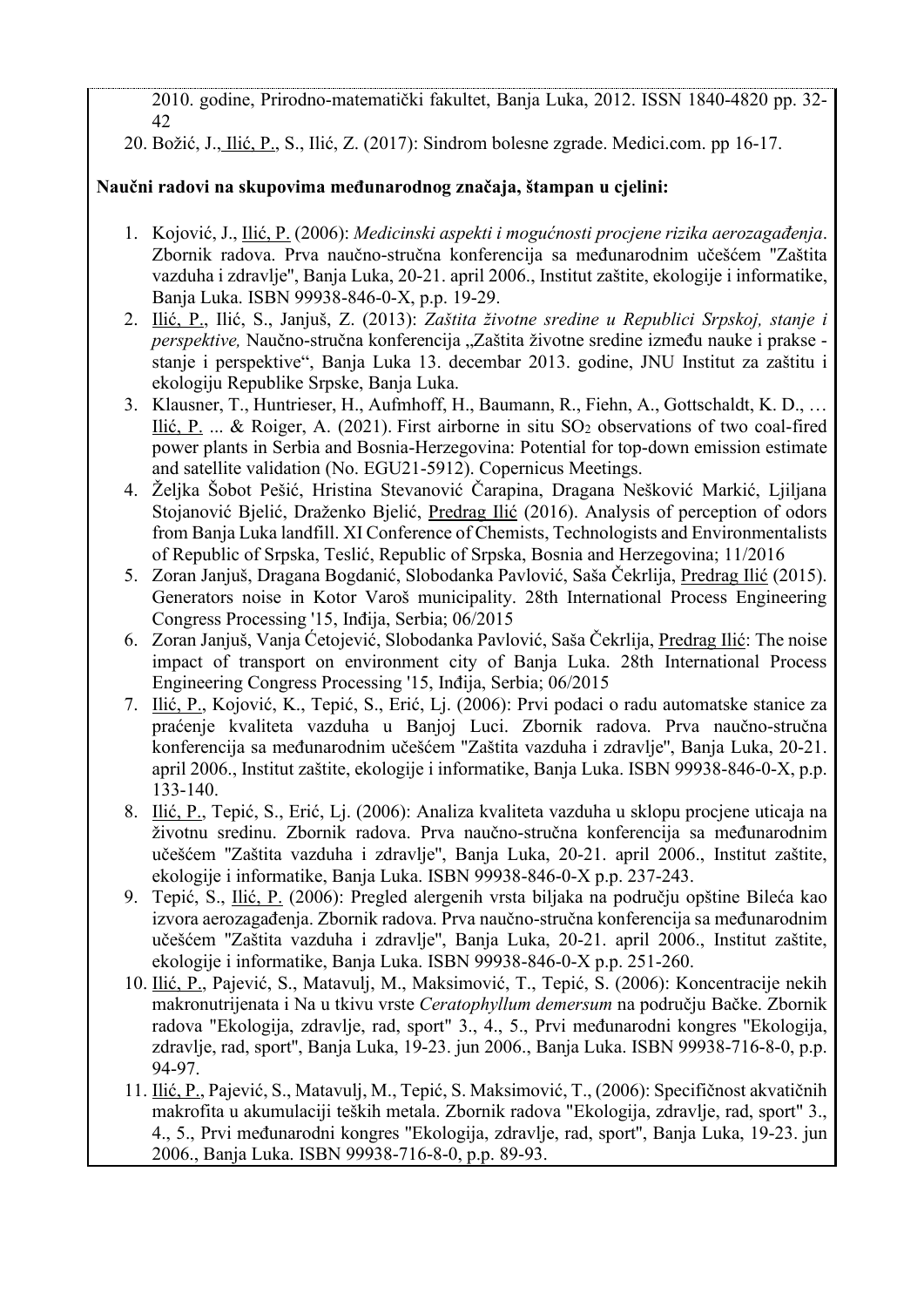- 12. Erić, Lj., Tepić, S., Ilić, P., (2006): Dioksini u životnoj sredini. Zbornik radova "Ekologija, zdravlјe, rad, sport" 1., 2., Prvi međunarodni kongres''Ekologija, zdravlјe, rad, sport'', Banja Luka, 19-23. jun 2006., Banja Luka. ISBN 99938-716-7-2, p.p. 178-181.
- 13. Tepić, S., Ilić, P., (2006): Pregled alergijskih bilјaka u lјekovitoj flori NP ''Sutjeska'', Zbornik radova/Proceedings, Međunarodna naučna konferencija ''Gazdovanje šumskim ekosistemima nacionalnih parkova i drugih zaštićenih područja'', Jahorina-Tjentište. ISBN 99938-56-06-1. pp. 163-169.
- 14. Ilić, P., Pajević, S., Tepić, S., (2006): The content of heavy metals in tissue of *Ceratophyllum demersum* L. from Danube-Tisza-Danube canal in Banat region of Vojvodina (Serbia and Montenegro). Proceedings 36th International Conference of IAD. Austrian Committee DanubeResearch / IAD, Vienna. ISBN 13: 978-3-9500723-2-7. pp. 362-365.
- 15. Pajević, S., Matavulj, M., Borišev, M., Ilić, P., Krstić, B., (2006): Macrophytic nutrient and heavy metal accumulation ability as a parameter of pollutant remediation in aquatic ecosystems. Proceedings 36th International Conference of IAD. Austrian Committee DanubeResearch / IAD, Vienna. ISBN 13: 978-3-9500723-2-7. pp. 382-387.
- 16. Tubin, B., Tepić, S., Erić, Lj., Ilić, P., Račić-Milišić, S. (2007). Uticaj površinske eksploatacije mineralnih sirovina na životnu sredinu i mjere zaštite životne sredine. IV naučno-stručno savjetovanje u oblasti rudarstva sa međunarodnim učešćem ''Nove tehnologije i dostignuća u rudarstvu i geologiji''. Trebinje, 24-26.10.2007. g. Zbornik radova p.p. 76-85. Savez inženjera i tehničara rudarske, geološke i metalurške struke Republike Srpske, Bijelјina.
- 17. Ilić, P., Pajević, S., Maksimović, T., Matavulј, M., Tepić, S. (2007): Uloga akvatičnih makrofita u fitoremedijaciji teških metala. 36. Konferencija o aktuelnim problemima korišćenja i zaštite voda, Voda 2007. Tara 26-29. jun 2007. Jugoslovensko društvo za zaštitu voda i Institut za vodoprivredu "Jaroslav Černi", Beograd. Zbornik radova Đukić, A. (ed.). ISBN: 978-86-904241-4-6. p. 113-118.
- 18. Maksimović, T., Stanković, Ž., Ilić, P. (2007): Bioakumulacija Mn, Cd i Pb u vodenim makrofitama na području ribnjaka Bardača. 36. Konferencija o aktuelnim problemima korišćenja i zaštite voda, Voda 2007. Tara 26-29. jun 2007. Jugoslovensko društvo za zaštitu voda i Institut za vodoprivredu "Jaroslav Černi", Beograd. Zbornik radova Đukić, A. (ed.). ISBN: 978-86-904241-4-6. p. 131-136.
- 19. Maksimović, T., Ilić, P. (2008): Bioakumulacija teških metala kao pokazatelј potencijala bioremedijacije vodenih bilјaka na području ribnjaka Bardača. 37. konferencija o korišćenju i zaštiti voda, Voda 2007. Mataruška Banja 03-06. jun 2008. Jugoslovensko društvo za zaštitu voda i Institut za vodoprivredu "Jaroslav Černi", Beograd.
- 20. Janjuš, Z., Ilić, P. (2008). Procjena stanja polimernog otpada banjalučke regije. Drugi međunarodni kongres ''Ekologija, zdravlјe, rad, sport'', Banja Luka, 25-28. jun 2008. Banja Luka. Zbornik radova I p.p. 281-285. ISBN: 978-99955-619-0-1.
- 21. Kojović, J., Pavlović, M., Đurić, V., *Ilić, P.*, Đaković-Trninić, S., Paleksić, V. (2008). Pušenje i respiratorni simptomi školske djece. Drugi međunarodni kongres ''Ekologija, zdravlјe, rad, sport'', Banja Luka, 25-28. jun 2008. Banja Luka. Zbornik radova I p.p. 324- 332. ISBN: 978-99955-619-0-1.
- 22. Janjuš, Z., Ilić., P. (2008): Promjena mehaničkih osobina recikliranog polietilena. Zbornik radova. Naučni skup ''Savremeni materijali''. Banja Luka. Akademija nauka i umjetnosti Republike Srpske. [urednici Rajko Kuzmanović i Dragolјub Mirjanić], 2008. ISBN: 978- 99938-21-12-0. pp. 463-469.
- 23. Janjuš, Z., Ilić, P. (2008): Promjena žilavosti recikliranog termoplasta. Zbornik radova. XXXII savetovanje proizvodnog mašinstva Srbije sa međunarodnim učešćem (Novi Sad, Srbija, 18-20.09.2008). Fakultet tehničkih nauka, Departman za proizvodno mašinstvo; [urednik Milan Zelјković], 2008. ISBN: 978-86-7892-131-5.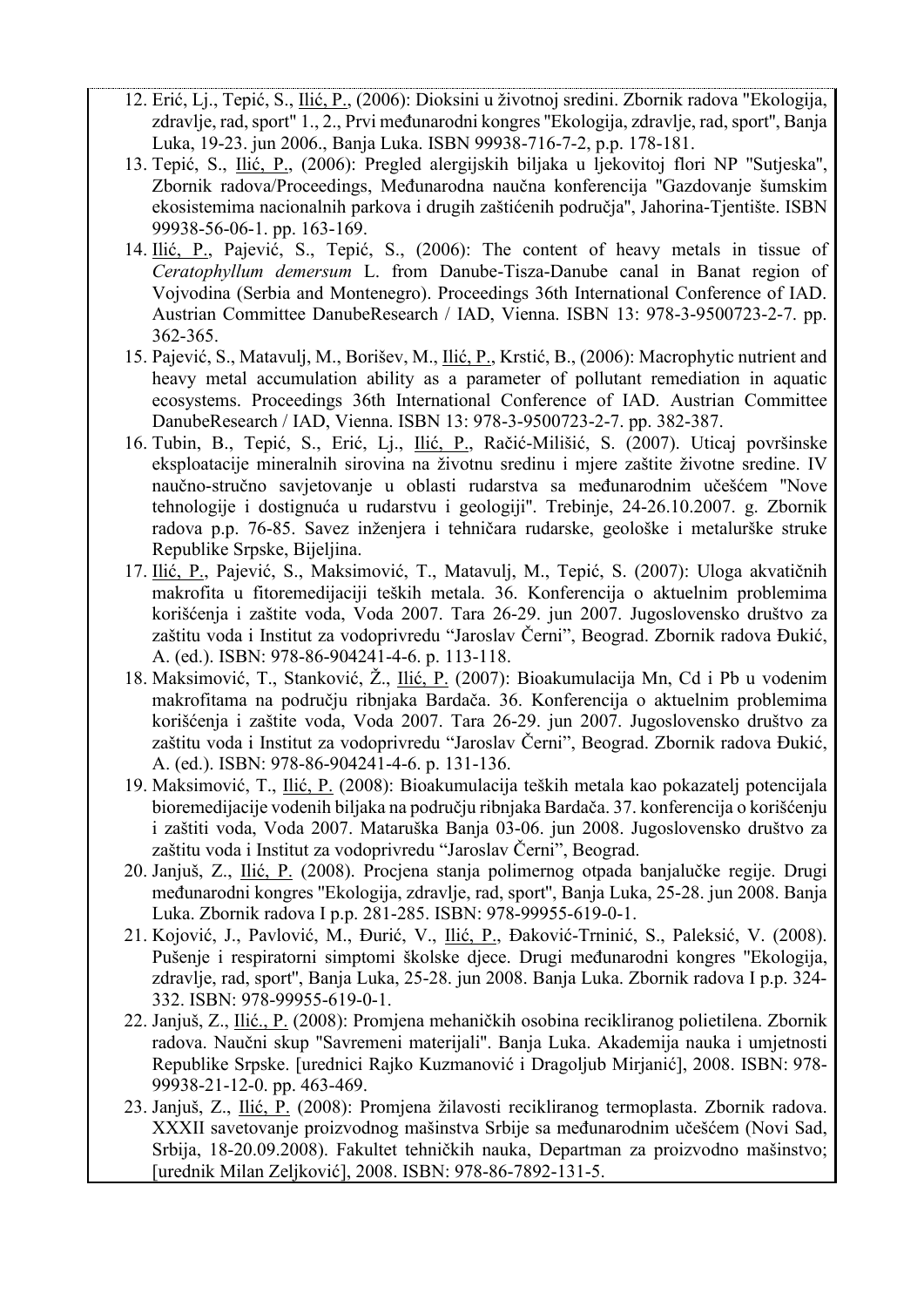- 24. Ilić, P., Pajović, A. (2008): Metode praćenja aerozagađenja, sa posebnim osvrtom na direktive Evropske unije. Naučno-stručni skup sa međunarodnim učešćem ''Savremene tehnologije za održivi razvoj gradova'', Banja Luka, 14-15. novembar 2008., Institut zaštite, ekologije i informatike, Banja Luka. Zbornik radova UDK: 502.131.1(082), ISBN: 978- 99938-846-1-3. pp. 273-280.
- 25. Ilić, P., Janjuš, Z. (2008): Procjena kvaliteta vazduha sa aspekta prisustva sumpordioksida. Naučno-stručni skup sa međunarodnim učešćem ''Savremene tehnologije za održivi razvoj gradova'', Banja Luka, 14-15. novembar 2008., Institut zaštite, ekologije i informatike, Banja Luka. Zbornik radova UDK: 502.131.1(082), ISBN: 978-99938-846-1-3. pp. 281- 290.
- 26. Ilić, P., Malbašić, R., Velјko, R. (2008): Uslovi skladištenja otrova koji djeluju u obliku gasa u Republici Srpskoj. Zbornik radova: Naučno-stručni skup sa međunarodnim učešćem ''Savremene tehnologije za održivi razvoj gradova'', Banja Luka, 14-15. novembar 2008., pp.: 855-859. Institut zaštite, ekologije i informatike, Banja Luka. Zbornik radova UDK: 502.131.1(082), ISBN 978-99938-846-1-3. pp. 855-859.
- 27. Janjuš, Z., Ilić, P., (2008): Doprinos proizvodnje i primjene ekološki prihvatlјivih proizvoda smanjenju otpada u urbanim sredinama. Naučno-stručni skup sa međunarodnim učešćem ''Savremene tehnologije za održivi razvoj gradova'', Banja Luka, 14-15. novembar 2008., Institut zaštite, ekologije i informatike, Banja Luka. Zbornik radova UDK: 502.131.1(082), ISBN 978-99938-846-1-3. pp. 507-512.
- 28. Preradović, Lj., Ilić, P. (2008): Metode statističke obrade pojedinih parametara kvaliteta vazduha. Naučno-stručni skup sa međunarodnim učešćem ''Savremene tehnologije za održivi razvoj gradova'', Banja Luka, 14-15. novembar 2008., Institut zaštite, ekologije i informatike, Banja Luka. Zbornik radova UDK: 502.131.1(082), ISBN 978-99938-846-1- 3. pp. 313-325.
- 29. Ilić, P., Janjuš, Z., Tepić, S. (2009): Zakonski propisi koji regulišu oblast zaštite vazduha u Republici Srpskoj. Zbornik radova. pp. 153-159. Međunarodna konferencija ''Valorizacija i očuvanje potencijala Podunavlјa'', Banja Luka, maj 2009., Ministarstvo trgovine i turizma Republike Srpske i Međunarodno udruženje naučnih radnika-AIS, Banja Luka. ISBN 978- 99938-894-4-1.
- 30. Ilić, P., Marković, S., Janjuš, Z. (2009): Zagađivanje vazduha i uticaj na ekosisteme i vegetaciju. Zbornik radova. pp. 168-182. Međunarodna konferencija ''Valorizacija i očuvanje potencijala Podunavlјa'', Banja Luka, maj 2009., Ministarstvo trgovine i turizma Republike Srpske i Međunarodno udruženje naučnih radnika-AIS, Banja Luka. ISBN 978- 99938-894-4-1.
- 31. Marković, S., Ilić, P., Račić-Milišić, S., Erić, Lj. (2009): Teški metali u životnoj sredini. Zbornik radova. pp. 210-216. Međunarodna konferencija ''Valorizacija i očuvanje potencijala Podunavlјa'', Banja Luka, maj 2009., Ministarstvo trgovine i turizma Republike Srpske i Međunarodno udruženje naučnih radnika-AIS, Banja Luka. ISBN 978-99938-894- 4-1.
- 32. Janjuš, Z., Ilić, P. (2009): Primjer procjene količine polimernog otpada. Zbornik radova. 9 međunarodna konferencija o dostignućima elektrotehnike, mašinstva i informatike, DEMI, Banja Luka, 28-29.05.2009. Mašinski fakultet, Banja Luka. [urednik, Živko Babić], 2009. ISBN: 978-99938-39-23-1. pp. 365-370.
- 33. Janjuš, Z., Petrović, A., Jovović, A., Ilić, P. (2009): Analize količina komunalnog otpada regiona Banja Luka – Republika Srpska. Zbornik radova (na CD-u). 22. međunarodni kongres o procesnoj industriji Procesing 2009. (Beograd, 10–12. jun 2009). Savez mašinskih i elektrotehničkih inženjera i tehničara Srbije (SMEITS). Sekcija za procesnu tehniku, Beograd [urednik, Ilija Kovačević], 2009.
- 34. Janjuš, Z., Petrović, A., Jovović, A., Ilić, P. (2009): Prijedlog upravlјanja otpadnim papirom. Zbornik radova. XXXIII savetovanje proizvodnog mašinstva Srbije sa međunarodnim učešćem (Beograd, Srbija, 16-17.06.2009). Univerzitet u Beogradu,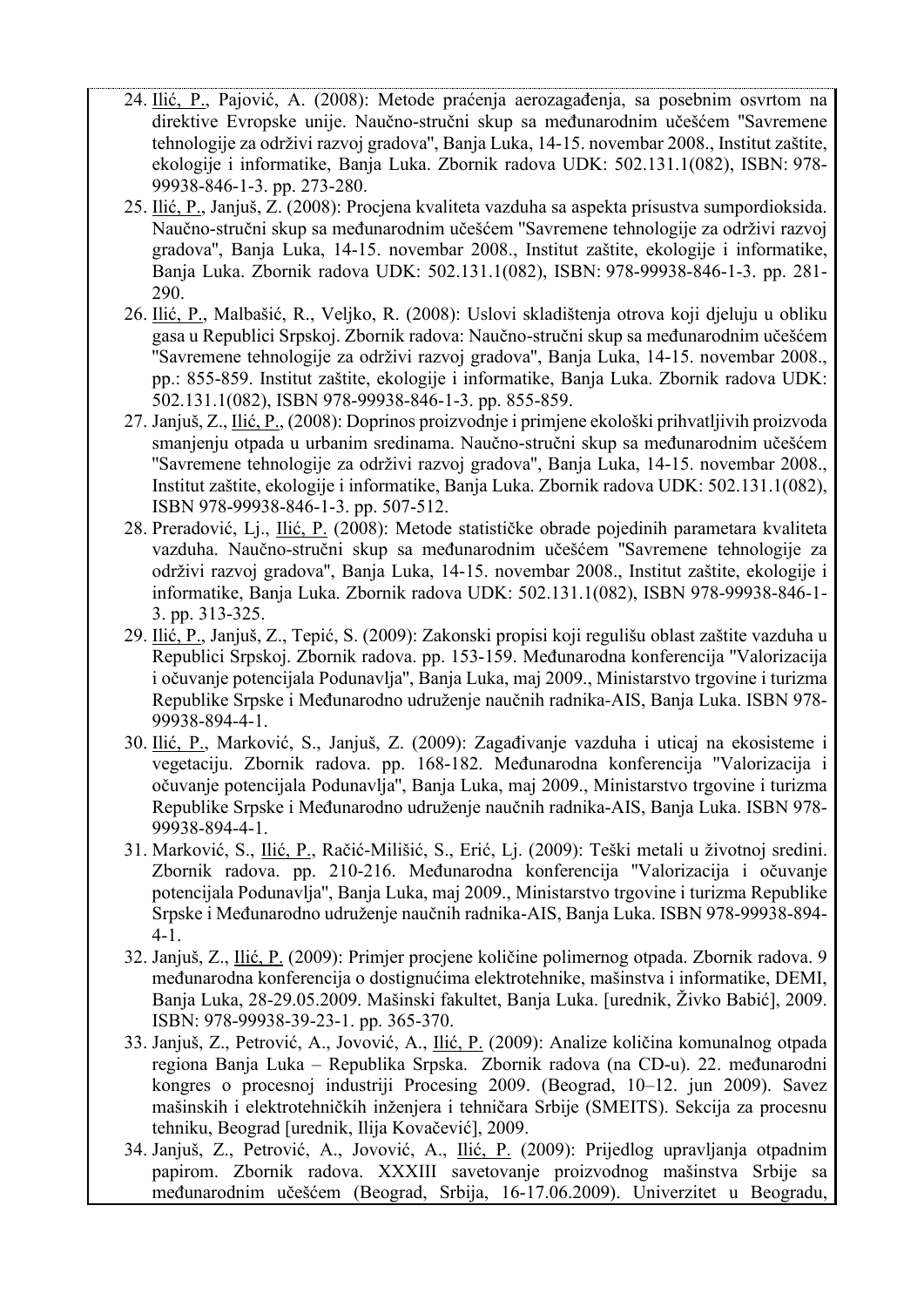Mašinski fakultet, Katedra za proizvodno mašinstvo; [urednik, Ljubodrag Tanović], 2009. ISBN: 978-86-7083-662-4.

- 35. Marković, S., Ilić, P., Račić-Milišić, S., Erić, Lj. (2009): Zaštita na radu pri upotrebi pesticida, Naučno-stručni skup sa međunarodnim učešćem "Zaštita i zdravlјe na radu i zaštita životne sredine'', pp.: 151-156. Institut zaštite, ekologije i informatike, Banja Luka. Zbornik radova ISBN 978-99938-846-2-0.
- 36. Matavulј, M., Lolić, S., Ilić, P. (2009): Saprotrofna aktivnost kao pokazatelј kvaliteta vode akumulacija, Naučno-stručni skup sa međunarodnim učešćem "Zaštita i zdravlјe na radu i zaštita životne sredine'', pp.: 265-277. Institut zaštite, ekologije i informatike. Banja Luka, 24-26. juni 2009. Zbornik radova ISBN 978-99938-846-2-0.
- 37. Maksimović, T., Lolić, S., Lubarda, B., Ilić, P. (2009): Sadržaj teških metala u vodi na području ribnjaka Bardača, Naučno-stručni skup sa međunarodnim učešćem "Zaštita i zdravlјe na radu i zaštita životne sredine'', pp.: 339-344. Institut zaštite, ekologije i informatike. Banja Luka, 24-26. juni 2009. Zbornik radova ISBN 978-99938-846-2-0.
- 38. Janjuš, Z., Ilić, P. (2009): Primjer procjene količine tekstilnog otpada, Naučno-stručni skup sa međunarodnim učešćem "Zaštita i zdravlјe na radu i zaštita životne sredine'', pp.: 533- 540. Institut zaštite, ekologije i informatike. Banja Luka, 24-26. juni 2009. Zbornik radova ISBN 978-99938-846-2-0.
- 39. Ilić, P, Marković, S., Janjuš, Z., Erić, Lj. (2009): Vazduh kao životna sredina i prirodni resurs, Naučno-stručni skup sa međunarodnim učešćem "Zaštita i zdravlјe na radu i zaštita životne sredine'', pp.: 561-567. Institut zaštite, ekologije i informatike. Banja Luka, 24-26. juni 2009. Zbornik radova ISBN 978-99938-846-2-0.`
- 40. Ilić, P., Marković, S., Janjuš, Z., Račić-Milišić, S. (2009): Značaj i uloga vegetacije u zaštiti od zagađenja vazduha, Naučno-stručni skup sa međunarodnim učešćem "Zaštita i zdravlјe na radu i zaštita životne sredine'', pp.: 569-573. Institut zaštite, ekologije i informatike. Banja Luka, 24-26. juni 2009. Zbornik radova ISBN 978-99938-846-2-0.
- 41. Erić, Lj., Račić-Milišić, S., Marković, S., Ilić, P. (2009): Ispitivanje prisustva PAH (policikličnih aromatskih uglјovodonika) u zemlјištu uslјed uticaja naftne industrije, Naučno-stručni skup sa međunarodnim učešćem "Zaštita i zdravlјe na radu i zaštita životne sredine'', pp.: 841-846. Institut zaštite, ekologije i informatike. Banja Luka, 24-26. juni 2009. Zbornik radova ISBN 978-99938-846-2-0.
- 42. Ilić, P., Vojinović-Miloradov, M., Marković, S., Janjuš, Z., Jovović, A., Petrović, P. (2009): Simulation of pollution levels of nitrogen oxides in a typical urban area of Banja Luka – Republic of Srpska, Bosnia and Herzegovina. The 2<sup>nd</sup> international WeBIOPATR workshop-particulate matter: research and management 29 August-2 September 2009. Mećavnik, Mokra Gora.
- 43. Ilić, P., Marković, S., Janjuš, Z. (2009): Zakonodavstvo Evropske unije u oblasti zaštite vazduha od zagađivanja. Zbornik radova. Treći međunarodni kongres "Ekologija, zdravlјe, rad, sport", Banja Luka, 10-13.09.2009. [urednik Branko Dikić] UDK: 574.006.067, ISBN 9789995561925, p.p. 287-290.
- 44. Ilić, P., Marković, S., Janjuš, Z. (2009): Životna sredina, održivi razvoj i kvalitet vazduha. Zbornik radova. Treći međunarodni kongres "Ekologija, zdravlјe, rad, sport", Banja Luka, 10-13.09.2009. [urednik Branko Dikić] UDK: 504.5:711.554(497.11), ISBN 9789995561925, p.p. 291-295.
- 45. Janjuš, Z., Petrović, A., Jovović, A., Ilić, P. (2010): Postupak storniranja otpadnog stakla. Zbornik radova. Naučni skup ''Savremeni materijali''. Banja Luka. Akademija nauka i umjetnosti Republike Srpske. [urednici Rajko Kuzmanović i Dragolјub Mirjanić], juli 2009. ISBN: 978-99938-21-19-9. pp. 727-738.
- 46. Janjuš, Z., Petrović, A., Jovović, A., Prokić-Cvetković, R., Ilić, P. (2011): Promjena čvrstoće smicanja polipropilena punjenog staklenim prahom. Naučni skup ''Savremeni materijali''. Banja Luka. Akademija nauka i umjetnosti Republike Srpske, juli 2011.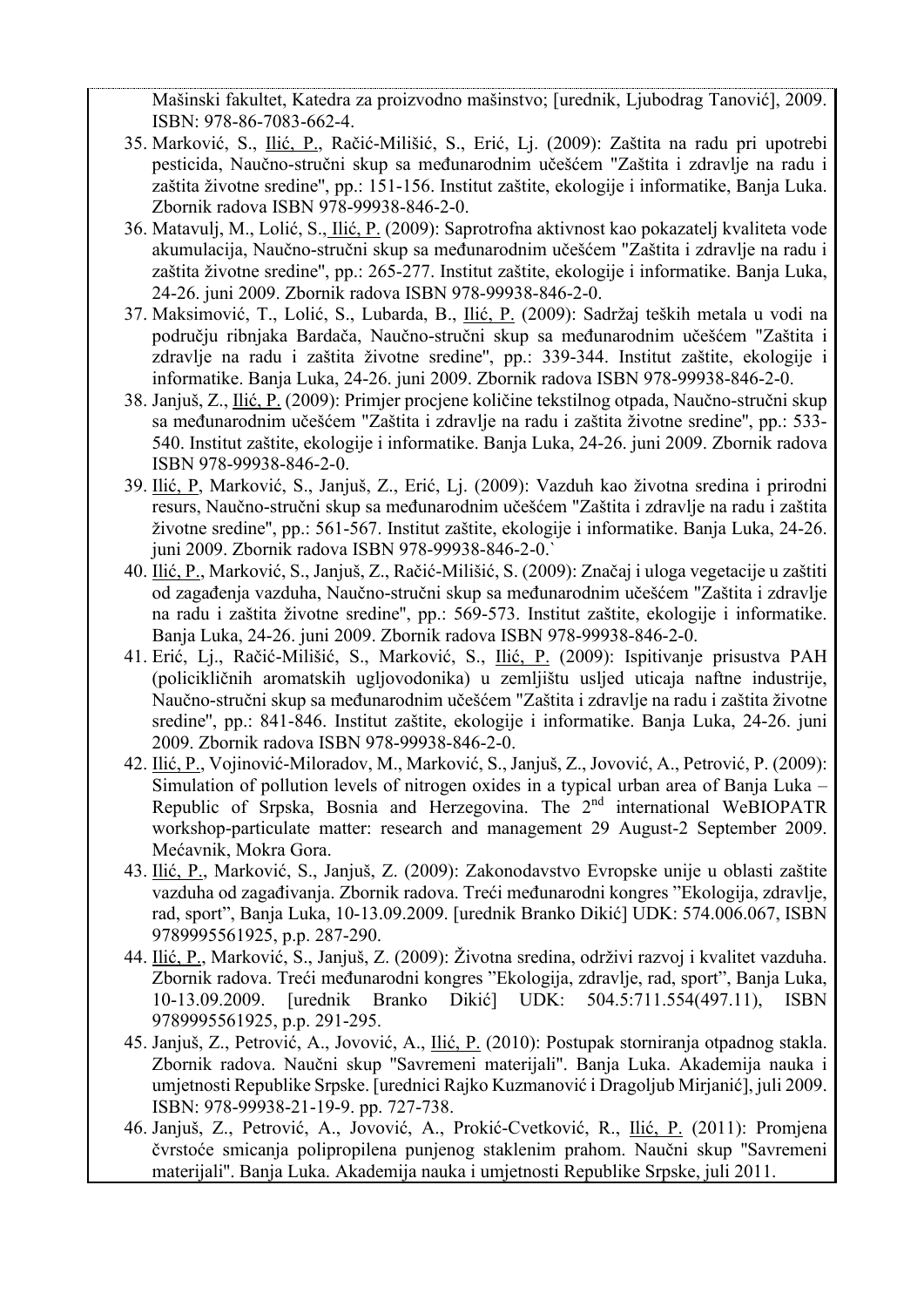- 47. Ilić, P., Preradović, Lj., Dejanović, R., Marković, S., Janjuš, Z. (2010): Upotreba faktorske analize pri monitoringu zagađenja vazduha i meteorološkim parametrima, Zbornik radova 54. Konferencije za ETRAN, Donji Milanovac, 2010, RT5.5-1-4
- 48. Preradović, Lj., Ilić, P., Marković, S., Janjuš, Z. (2010): Funkcionalne zavisnosti zagađenja vazduha i azotdioksida – mogućnost primjene *data mining*-a, Zbornik radova 54. Konferencije za ETRAN, Donji Milanovac, 2010, VI2.3-1-4
- 49. Ilić, P., Preradović, Lj., Dejanović, R, Marković, S, Janjuš, Z. (2010): Modelovanje zagađenja vazduha lebdećim česticama do 10 μm sa meteorološkim parametrima, Infofest, XVII festival informatičkih dostignuća, Zbornik radova, Budva, 2010., str. 289 – 297.
- 50. Ilić, P., Ilić, S., Janjuš, Z. (2011): Zaštita životne sredine i održivi razvoj, kao osnov za pobolјšanje kvaliteta životne sredine lokalne zajednice, Zbornik radova, knjiga 1. Četvrti međunarodni kongres ''Ekologija, zdravlјe, rad, sport'', Banja Luka, 8-10. septembar 2011. godine. pp. 492-497.
- 51. Ilić, S., Ilić, P. (2011): Uticaj i efekti kreozotnog ulјa na životnu sredinu i mere za smanjenje i kontrolu rizika, Zbornik radova, knjiga 1. Četvrti međunarodni kongres ''Ekologija, zdravlјe, rad, sport'', Banja Luka, 8-10. septembar 2011. godine. pp. 498-502.
- 52. Paleksić, V., Ilić, P. (2011): Profesionalni rizik u proizvodnji električne energije u Hidroelektranama na Vrbasu, Zbornik radova, knjiga 2. Četvrti međunarodni kongres ''Ekologija, zdravlјe, rad, sport'', Banja Luka, 8-10. septembar 2011. godine. pp. 253-258.
- 53. Janjuš, Z., Petrović, A., Jovović, A., Prokić-Cvetković, R., Ilić, P. (2011): Changes voltage compaction polypropylene filled with glass powder. 10 Anniversary International conference on accomplisments in Electrical and Mechanical Engineering and Information Technology DEMI 2011. University of Banja Luka, Faculty of Mechanical Engineering, 26 - 28 May 2011.
- 54. Janjuš, Z., Petrović, A., Jovović, A., Prokić-Cvetković, R., Ilić, P. (2011): Ispitivanje puzanjem polipropilena punjenog staklenim prahom. Zbornik rezimea radova i radova na CD-u, 24. međunarodni kongres o procesnoj industriji PROCESING 2011, Beograd**.**
- 55. Ilić, P., Ilić, S., Aničić, D., Aničić[, M. \(2012\): Hemijski](http://www.savremenimaterijali.info/sajt/doc/file/SM2012/ProgramSM2012.pdf) lizing kao savremen model u primjeni [hemikalija, Peta](http://www.savremenimaterijali.info/sajt/doc/file/SM2012/ProgramSM2012.pdf) međunarodna naučna konferencija "Savremeni materijali 2012", Banja Luka, 05-07. juli [2012. godine, Akademija](http://www.savremenimaterijali.info/sajt/doc/file/SM2012/ProgramSM2012.pdf) nauka i umjetnosti Republike Srpske.
- 56. Ilić, P., Ilić, S., Aničić, D., Janjuš[, Z. \(2012\): Integralni](http://www.savremenimaterijali.info/sajt/doc/file/SM2012/ProgramSM2012.pdf) sistem upravlјanja otpadom, kao jedan od preduslova za ekološko upravlјanje otpadnim [materijalima, Peta](http://www.savremenimaterijali.info/sajt/doc/file/SM2012/ProgramSM2012.pdf) međunarodna naučna konferencija "Savremeni materijali 2012", Banja [Luka, 05-07. juli](http://www.savremenimaterijali.info/sajt/doc/file/SM2012/ProgramSM2012.pdf) 2012. godine, [Akademija](http://www.savremenimaterijali.info/sajt/doc/file/SM2012/ProgramSM2012.pdf) nauka i umjetnosti Republike Srpske.
- 57. Janjuš, Z., Petrović, A., Jovović, A., Prokić-[Cvetković](http://www.savremenimaterijali.info/sajt/doc/file/SM2012/ProgramSM2012.pdf), R., Ilić, P., Pavlović, P., Arsenović, [B. \(2012\): Analiza](http://www.savremenimaterijali.info/sajt/doc/file/SM2012/ProgramSM2012.pdf) rezultata savojne čvrstoće polipropilena punjenog staklenim prahom, Peta međunarodna naučna konferencija "Savremeni materijali 2012", Banja [Luka, 05-07.](http://www.savremenimaterijali.info/sajt/doc/file/SM2012/ProgramSM2012.pdf)  juli [2012. godine, Akademija](http://www.savremenimaterijali.info/sajt/doc/file/SM2012/ProgramSM2012.pdf) nauka i umjetnosti Republike Srpske.
- 58. Janjuš, Z., Pavlović, P., Ilić, P., Arsenović, B. (2012): Promjena zatezne i smicajne čvrstoće recikliranih termoplasta, Prvi međunarodni kongres ekologa "Ekološki spektar 2012", Banja Luka, 20-21.04.2012. Univerzitet za poslovne studije, Banja Luka
- 59. Zoran Janjuš, Predrag Ilić: *Analiza rezultata ispitivanja tvrdoće recikliranog termoplasta,*  Naučno-stručna konferencija "Zaštita životne sredine između nauke i prakse - stanje i perspektive", Banja Luka 13. decembar 2013. godine, JNU Institut za zaštitu i ekologiju Republike Srpske, Banja Luka.
- 60. Predrag Ilić, Svetlana Ilić, Zoran Janjuš: *Strateška procjena uticaja na životnu sredinu u Republici Srpskoj,* Naučno-stručna konferencija "Zaštita životne sredine između nauke i prakse - stanje i perspektive", Banja Luka 13. decembar 2013. godine, JNU Institut za zaštitu i ekologiju Republike Srpske, Banja Luka.
- 61. Tanja Maksimović, Predrag Ilić, Svjetlana Lolić: *Sezonska distribucija teških metala (Fe, Mn, Zn, Cu, Cd i Pb) kod Phragmites communis TRIN., na području ribnjaka Bardača,*  Naučno-stručna konferencija "Zaštita životne sredine između nauke i prakse - stanje i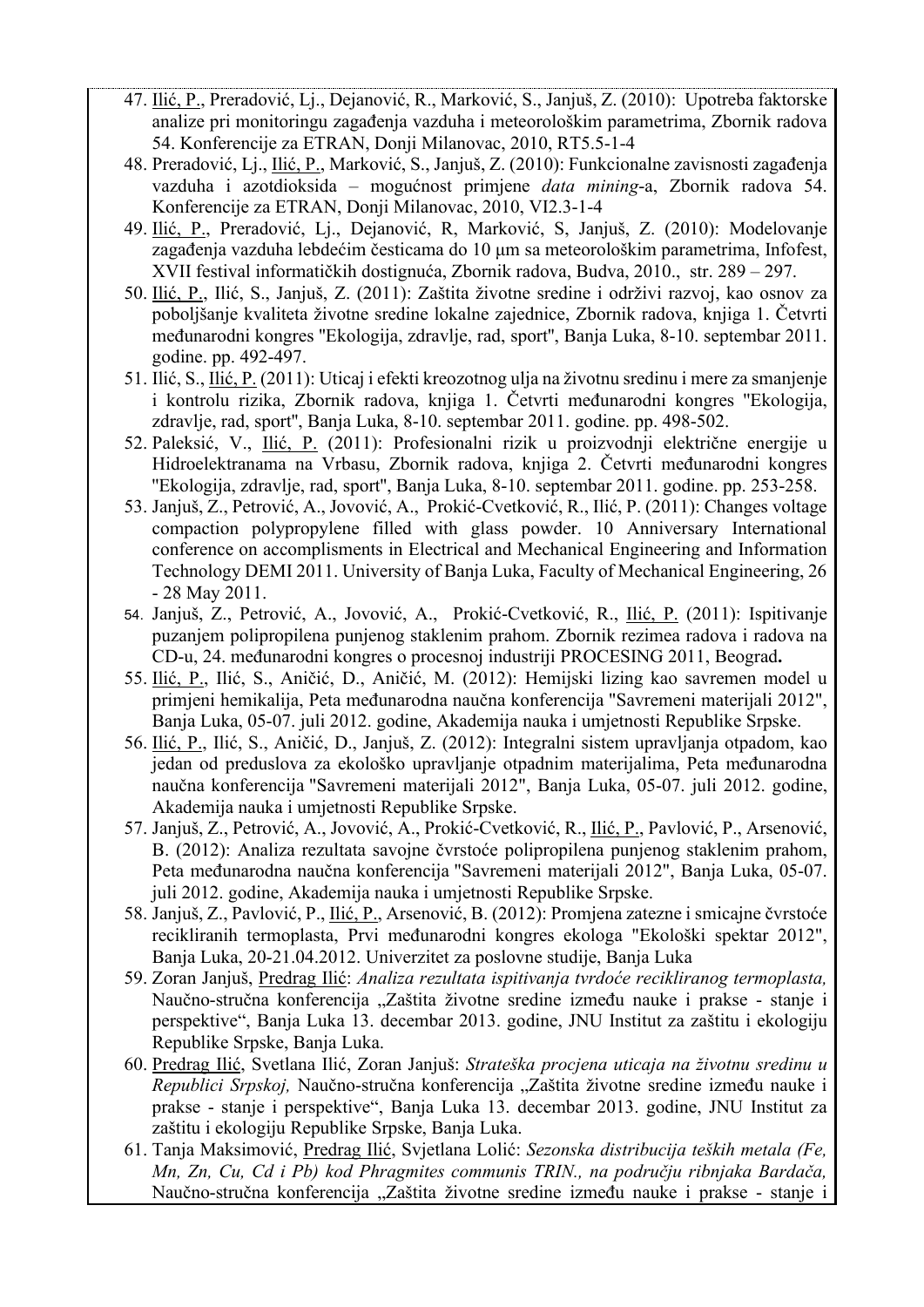perspektive", Banja Luka 13. decembar 2013. godine, JNU Institut za zaštitu i ekologiju Republike Srpske, Banja Luka.

- 62. Svetlana Ilić, Vesna Mitrić, Predrag Ilić, Nermina Skejović-Hurić: *Inventar dioksina i furana u skladu sa odredbama Stokholmske konvencije,* Naučno-stručna konferencija "Zaštita životne sredine između nauke i prakse - stanje i perspektive", Banja Luka 13. decembar 2013. godine, JNU Institut za zaštitu i ekologiju Republike Srpske, Banja Luka.
- 63. Predrag Ilić, Svetlana Ilić, Tanja Maksimović: *[Fitoremedijacija: zelena](http://ekonferencije.com/sr/rad/fitoremedijacija-zelena-tehnologija-za-tretman-zaga-enih-lokaliteta-te-kim-metalima-u-akvati-nim-ekosistemima/2263) tehnologija za tretman zagađenih lokaliteta teškim metalima u akvatičnim [ekosistemima](http://ekonferencije.com/sr/rad/fitoremedijacija-zelena-tehnologija-za-tretman-zaga-enih-lokaliteta-te-kim-metalima-u-akvati-nim-ekosistemima/2263)*. Šesta međunarodna naučna konferencija "Savremeni materijali" 4-6. juli 2013. godine, Banja Luka. Akademija nauka i umjetnosti Republike Srpske.
- 64. Predrag Ilić, Svetlana Ilić: *Globalni trend u [ekotehnologiji-kompostiranje](http://ekonferencije.com/sr/rad/globalni-trend-u-ekotehnologiji-kompostiranje-organske-frakcije-komunalnog-otpada/2264) organske frakcije [komunalnog](http://ekonferencije.com/sr/rad/globalni-trend-u-ekotehnologiji-kompostiranje-organske-frakcije-komunalnog-otpada/2264) otpada*. Šesta međunarodna naučna konferencija "Savremeni materijali" 4-6. juli 2013. godine, Banja Luka. Akademija nauka i umjetnosti Republike Srpske.
- 65. Predrag Ilić, Svetlana Ilić, Zoran Janjuš: *Zaštita vazduha u Republici Srpskoj*. 9. Međunarodno savjetovanje ''Rizik i bezbednosni inženjering'', Kopaonik, 01 – 08. 2014. godine. pp 183-188, Visoka tehnička škola strukovnih studija, Novi Sad i Fakultet tehničkih nauka Univerziteta u Novom Sadu.
- 66. Janjuš, Z., Petrović, A., Jovović, A., Ilić, P., Arsenović, B. (2014): Procjena produkcije komunalnog otpada na području grada Doboja. 27. međunarodni kongres o procesnoj industriji PROCESING '14, Beograd.
- 67. Babić, A., Ilić, P. (2014): Značaj i uloga plana zaštite i spasavanja od elementarne nepogode i druge nesreće. Međunarodna naučna konferencija Bezbednosni inženjering, Novi Sad, 2- 3. oktobar, 2014.
- 68. Šobot Pešić, Želјka, Stevanović Čarapina, Hristina, Markić Nešković, Dragana, Stojanović Bjelić, Ljilјana, Bjelić, Draženko, Ilić, Predrag (2016): Analiza percepcije neprijatnih mirisa sa banjalučke deponije. XI savjetovanje hemičara, tehnologa i ekologa Republike Srpske, Teslić, 18-19 oktobar. pp 575-581.
- 69. Janjuš, Zoran; Bogdanić, Dragana; Pavlović, Slobodanka; Čekrlija, Saša, Ilić, Predrag (2015): Generatori buke u opštini Kotor Varoš. Zbornik međunarodnog kongresa o procesnoj industriji – Procesing, v. 28, b. 1, p. 270-276.
- 70. Janjuš, Zoran; Đetojević, Vanja; Pavlović, Slobodanka; Čekrlija, Saša, Ilić, Predrag (2015): Uticaj buke saobraćaja na životnu sredinu grada Banja Luka. Zbornik međunarodnog kongresa o procesnoj industriji – Procesing, v. 28, b. 1, p. 264-269.

#### **Naučni radovi na naučnom skupu međunarodnog značaja, štampani u zborniku izvoda**

- 1. Ilić, P., Pajević, S., Maksimović T., Matavulј, M. (2007): Specifičnost vrste *Hydrocharis morsus-ranae* u akumulaciji nutrijenata. Program i izvodi saopštenja p.p. 17. XVII Simpozijum Društva za fiziologiju bilјaka SCG, Banja Junaković, Apatin. 4-7. juni 2007. Društvo za fiziologiju bilјaka SCG i Institut za pesticide i zaštitu životne sredine. ISBN: 978-86-86869-00-5.
- 2. Ilić, P., Tepić, S., Račić-Milišić, S., Erić, Lj., Tubin, B. (2008): Prisustvo lebdećih čestica do 10 μm na lokalitetu Centar u Banjoj Luci. 5. simpozijum ''Hemija i zaštita životne sredine'' sa međunarodnim učešćem. Tara, 27-30 maj. 2008. godine. Srpsko hemijsko društvo. Beograd.
- 3. Tepić, S., Ilić, P., Tubin, B., Račić-Milišić, S., Erić, Lj. (2008): Pregled osnovnih propisa iz oblasti zaštite životne sredine u Republici Srpskoj i propisa članica Evropske unije. 5. simpozijum ''Hemija i zaštita životne sredine'' sa međunarodnim učešćem. Tara, 27-30 maj. 2008. godine. Srpsko hemijsko društvo. Beograd.
- 4. Račić-Milišić, S., Ilić, P., Tepić, S., Erić, Lj., Tubin, B. (2008): Svinjogojske farme kao alternativni izvori ekoloških energetskih goriva 5. simpozijum ''Hemija i zaštita životne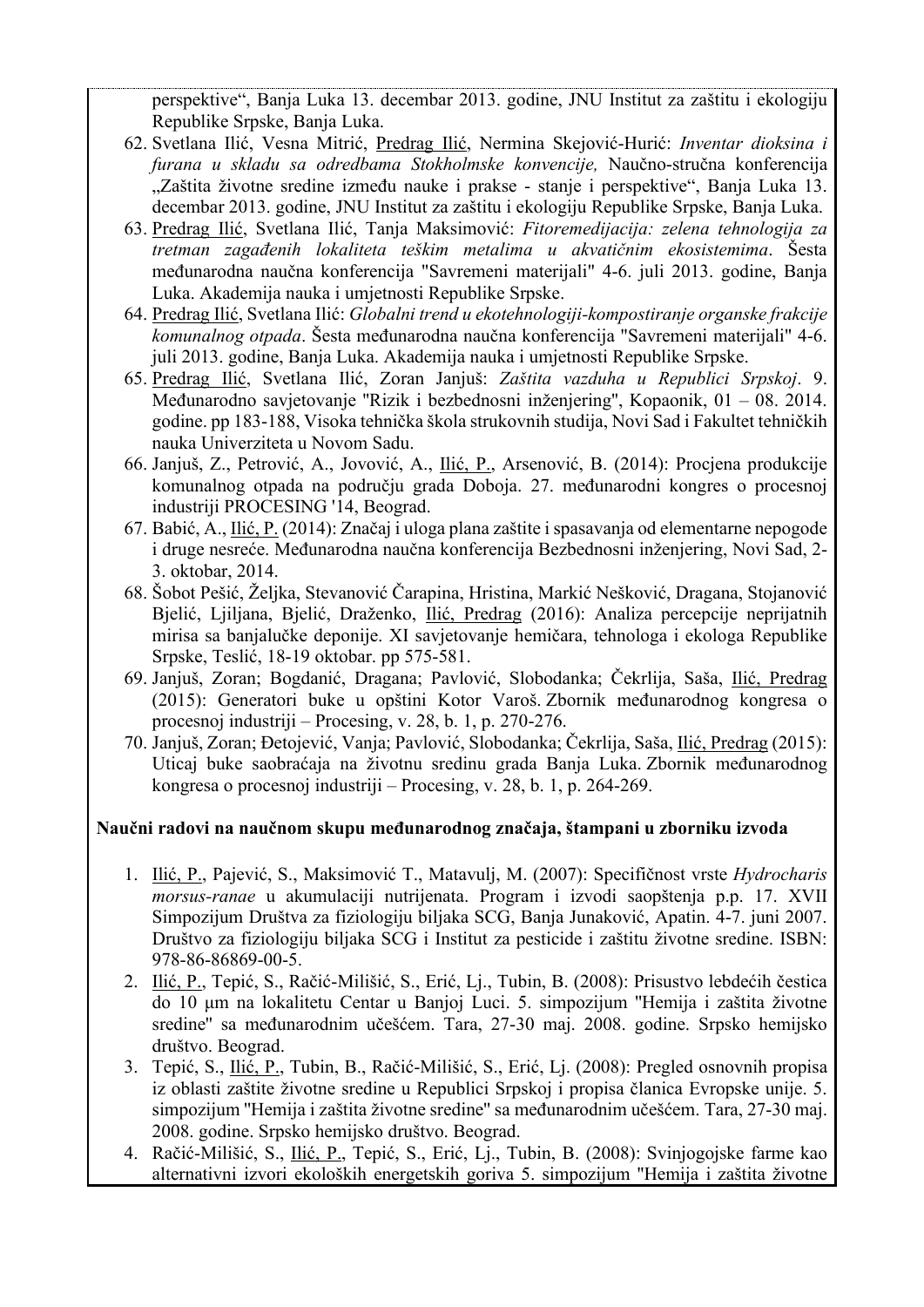sredine'' sa međunarodnim učešćem. Tara, 27-30 maj. 2008. godine. Srpsko hemijsko društvo. Beograd.

- 5. Erić, Lj., Tepić, S., Ilić, P., Račić-Milišić, S., Tubin, B. (2008): Prisustvo NO<sub>2</sub> i NO<sub>X</sub> na lokalitetu Centar u Banjoj Luci. 5. simpozijum ''Hemija i zaštita životne sredine'' sa međunarodnim učešćem. Tara, 27-30 maj. 2008. godine. Srpsko hemijsko društvo. Beograd.
- 6. Ilić, P., Janjuš, Z., Stojanović, Lj. (2008). Nacionalna regulativa o kvalitetu vazduha u Republici Srpskoj. Drugi međunarodni kongres ''Ekologija, zdravlјe, rad, sport'', Banja Luka, 25-28. jun 2008. Banja Luka.
- 7. Ilić, P., Lakić., N., Tubin, B., Janjuš, Z. (2008). Praćenje sumpordioksida na lokalitetu Centar u Banjoj Luci. Drugi međunarodni kongres ''Ekologija, zdravlјe, rad, sport'', Banja Luka, 25-28. jun 2008. Banja Luka.
- 8. Pajović, A., Radić, R., Ilić, P. (2008). Uticaj stabilnosti vazduha na pojavu smoga. Drugi međunarodni kongres ''Ekologija, zdravlјe, rad, sport'', Banja Luka, 25-28. jun 2008. Banja Luka.
- 9. Stojanović, Lj., Vojinović-Miloradov, M., Vujić, G., Ilić, P., Jakšić, B. (2008). Zaštita rijeke Vrbas kroz EU direktivu za vode. Drugi međunarodni kongres ''Ekologija, zdravlјe, rad, sport'', Banja Luka, 25-28. jun 2008. Banja Luka.
- 10. Janjuš, Z., Petrović, A., Jovović, A., Prokić-Cvetković, R., Ilić, P. (2010): Promjena savojne čvrstoće polipropilena punjenog staklenim prahom, Zbornik rezimea radova, 23. međunarodni kongres o procesnoj industriji PROCESING 2010.
- 11. Janjuš, Z., Petrović, A., Ilić, P., Mitrović, N., Milošević, M., Jovović, A., Prokić-Cvetković, R. (2010): Analysis of hardness properties for polypropylene specimens with the addition of glass powder. The Book of Abstracts, pp 163. Twelfth Annual Conference ''YUCOMAT 2010'', Herceg Novi, Montenegro, September 6–10, 2010. Institute of Technical Sciences of the Serbian Academy of Sciences & Arts, Belgrade, Serbia.
- 12. Anačkov, G., Igić, R., Boža, P., Vukov, D., Ilić, P. (2004): Flora okoline Bileće (BiH), taksonomska i floristička analiza, Knjiga apstrakata, pp.: 52-52. Prvi simpozijum ekologa Republike Crne Gore, Tivat, Crna Gora 14-18.10.2004. UDK: 504.05/.06(082), ISBN 86- 905195-1-3.

#### **Udžbenici, monografije i nastavna literatura:**

- 1. Ilić, P., Maksimović, T. (2021): Aerozagađenje i biodiverzitet. Panevropski univerzitet Apeiron, Banja Luka
- 2. Nešković Markić, D., Stojanović Bjelić, Lj., Ilić, P. (2021): Održivo upravlјanje otpadom. Panevropski univerzitet Apeiron, Banja Luka
- 3. Ilić, P. (2015): Zagađenje i kontrola kvaliteta vazduha u funkciji zaštite životne sredine. Nezavisni univerzitet, Banja Luka.
- 4. Farooqi, Z. U. R., Farooqi, A. Q., Husain, M. M., Zeeshan, N., Ilić, P. (2021). Characterization and Physicochemical Properties of Nanomaterials. In: Nanomaterials: Synthesis, Characterization, Hazards and Safety, 1<sup>st</sup> Edition. Editors: Tahir, M., Sagir, M., Asiri, A). Elsevier. ISBN: 9780128238233.
- 5. Farooqi, Z. U. R., Zafar, M. S., [Khursheed,](https://www.researchgate.net/scientific-contributions/Moaz-Khursheed-2193582403) M., [Raheem,](https://www.researchgate.net/scientific-contributions/Muhammad-Usama-Raheem-2193625575) M. U., Gulzar, N., Ilić, P. (2021). Pesticides Pollution in Freshwater Environs: Impacts on Aquatic and Terrestrial Life. In book: Biodiversity and Freshwater Ecosystems: Threats, Protection and Management. Edition: 1. Chapter: 6. Publisher: AAP Apple Academic Press. (in press)
- 6. Ilić, P., Nešković Markić, D., Stojanović Bjelić, LJ., & Farooqi, Z. U. R. (2021). Ventilation Strategies for Healthy Indoors in Hospitals. In book: Viruses, Bacteria and Fungi in the Built Environment. Chapter: 13. Publisher: Elsevier Inc. (in press)
- 7. Farooqi, Z. U. R., Husain, M. M., Ayub, M. A., Qadir, A. A., Ilić, P. (2021). Potentially toxic elements and phytoremediation: Opportunities and challenges. In book: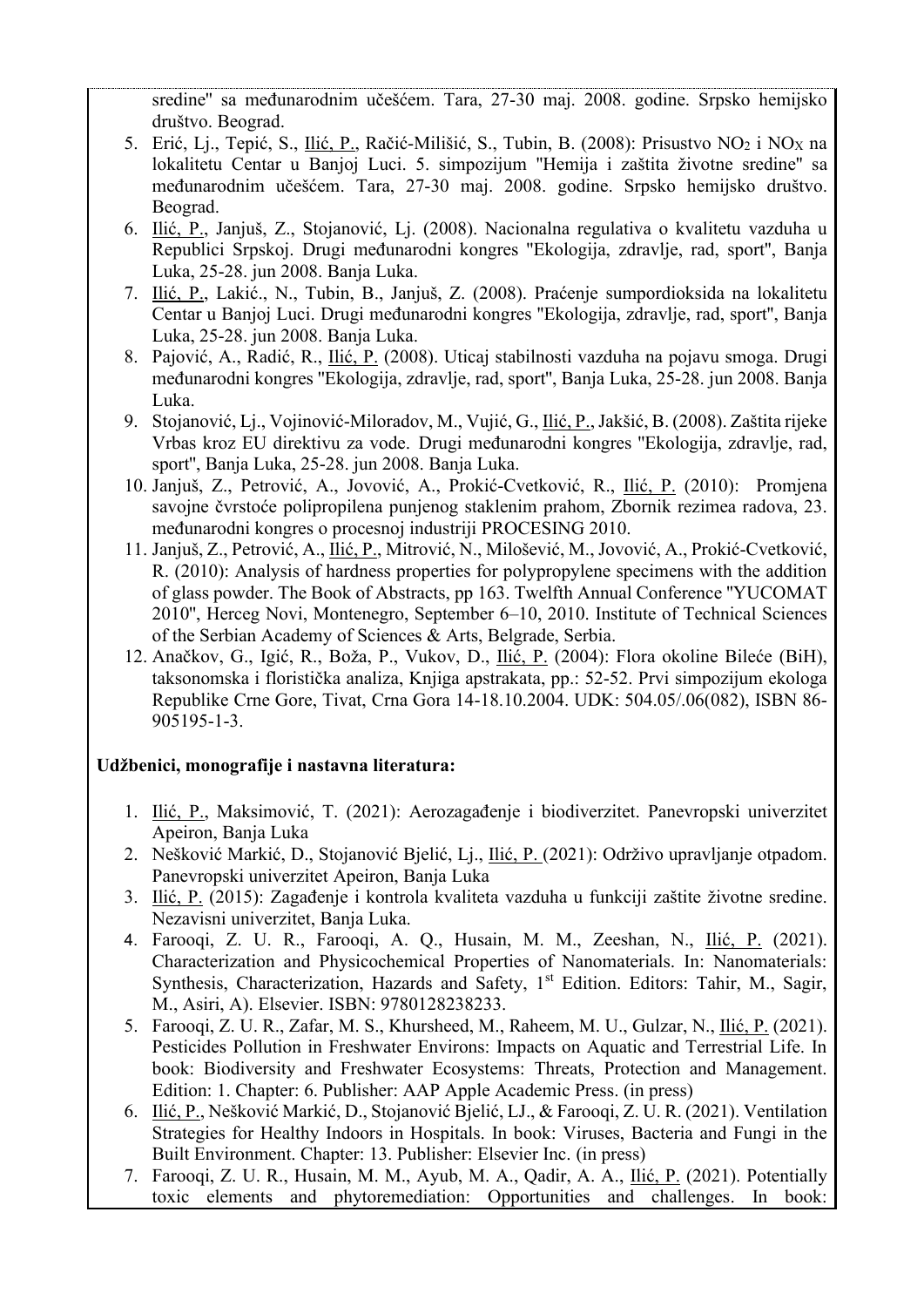Phytoremediation: Biotechnological Strategies for Promoting Invigorating Environs. Edition: 1. Chapter: 2. Publisher: Elsevier (in press)

- 8. Riaz, S., Farooqi, Z. U. R., Ilić, P., Zafar, M. S., Ahmad, H., [Khursheed,](https://www.researchgate.net/scientific-contributions/Moaz-Khursheed-2193582403) M., [Gulzar,](https://www.researchgate.net/scientific-contributions/Nouman-Gulzar-2193622580) N., [Raza,](https://www.researchgate.net/scientific-contributions/Mohsin-Raza-2193702380) M., [Mehmood,](https://www.researchgate.net/scientific-contributions/Rizwan-Mehmood-2195496773) R. (2021). Biological and Thermo-Chemical Treatment Technologies for Sustainable Sludge Management. In book: Sustainable Management and Utilization of Sewage Sludge. Edition: 1. Chapter: 019. Publisher: Elsevier Inc. (in press)
- 9. Farooqi, Z. U. R., Zafar, A., Ameen, S., Ilić, P., Stojanović Bjelić, LJ., Nešković Markić, D. (2021). Green Technologies for Saline Water Treatment. In book: Removal of Pollutants from Saline Water: Treatment Technologies. Edition: 1. Publisher: CRC press (Taylor & Francis Group). (in press)
- 10. Stojanović Bjelić, LJ., *Ilić, P., Nešković Markić, D., Farooqi, Z. U. R., Munawar, H. (2021).* Characteristics of Saline Water and Health Impact. In book: Removal of Pollutants from Saline Water: Treatment Technologies. Edition: 1. Publisher: CRC press (Taylor & Francis Group) (in press)

### **Uredništvo:**

- 1. Kojović, J., Ilić, P.: Urednik Zbornika radova Prve naučno-stručne konferencije sa međunarodnim učešćem ''Zaštita vazduha i zdravlјe'', Banja Luka, 20-21. april 2006., Institut zaštite, ekologije i informatike, Banja Luka.
- 2. Ilić, P.: Urednik Zbornika radova Naučno-stručnog skupa sa međunarodnim učešćem ''Savremene tehnologije za održivi razvoj gradova'', Banja Luka, 14-15. novembar 2008. Institut zaštite, ekologije i informatike, Banja Luka. UDK: 502.131.1(082), ISBN 978- 99938-846-1-3.
- 3. Preradović, Lj., Đurić, A., Pejašinović, Z., Đajić, V., Ilić, P.: Urednik Zbornika Međunarodne konferencije ''Valorizacija i očuvanje potencijala Podunavlјa'', Banja Luka, maj 2009., Ministarstvo trgovine i turizma Republike Srpske i Međunarodno udruženje naučnih radnika-AIS, Banja Luka.
- 4. Ilić, P.: Urednik Zbornika Naučno-stručnog skupa sa međunarodnim učešćem "Zaštita i zdravlјe na radu i zaštita životne sredine'', Institut zaštite, ekologije i informatike. Banja Luka, 24-26. juni 2009.
- 5. Ilić, P.: Urednik Zbornika Naučno-stručnog skupa sa međunarodnim učešćem "Zaštita životne sredine između nauke i prakse-stanje i perspektive'', Institut za zaštitu i ekologiju Republike Srpske, Banja Luka, 13. decembar 2009.
- 6. Ilić, P. (urednik) (2010): Zbirka propisa iz oblasti hemikalija i biocida u Republici Srpskoj, Institut zaštite, ekologije i informatike, Banja Luka, juni 2010. godine. ISBN 978-99938- 846-3-7.
- 7. Malbašić, R., Ilić, P. (urednici) (2010): Ograničenja i zabrane proizvodnje, prometa i korišćenja hemikalija u Republici Srpskoj, Institut zaštite, ekologije i informatike, Banja Luka, decembar 2010. godine. ISBN 978-99938-846-4-4.
- 8. Ilić, P. (urednik) (2011): Zbirka propisa iz oblasti zaštite životne sredine u Republici Srpskoj, Institut zaštite, ekologije i informatike, jul 2011. godine. ISBN 978-99938-846-5- 1.

#### **g) Obrazovna djelatnost**

#### **Obrazovna djelatnost**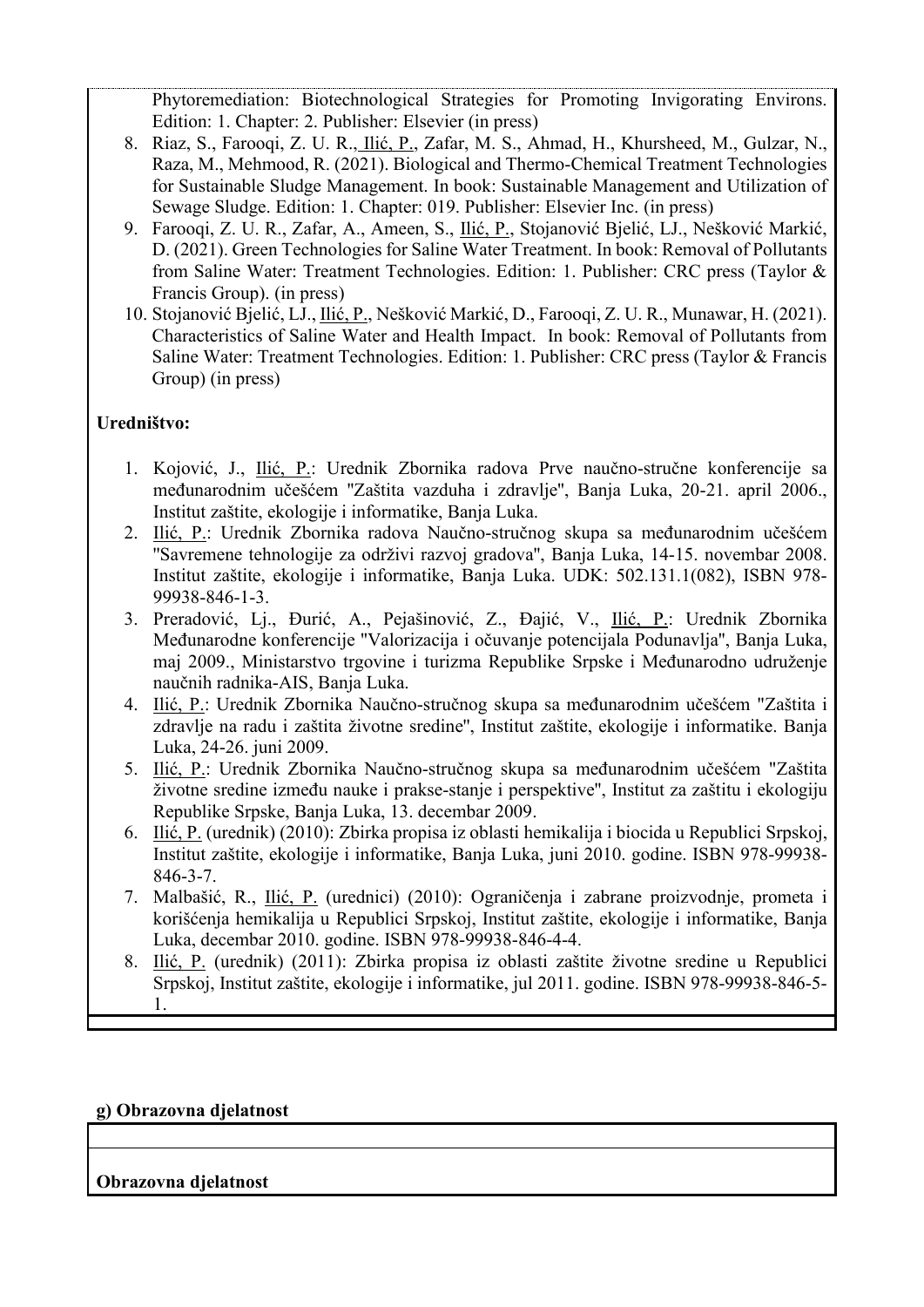- 2015- BLC College, Banja Luka
- 2018- Panevropski univerzitet Apeiron, Banja Luka

#### **d) Stručna djelatnost kandidata:**

#### **Ostale profesionalne aktivnosti**

- 1. Član Međunarodnog naučnog odbora 9. Međunarodnog savjetovanja ''Rizik i bezbednosni inženjering'', Kopaonik, 01-08. 02. 2014. godine. Visoka tehnička škola strukovnih studija u Novom Sadu.
- 2. Član Međunarodnog naučnog odbora 10. Međunarodnog savjetovanja ''Rizik i bezbednosni inženjering'', Kopaonik, 26-30. 01. 2015. godine. Visoka tehnička škola strukovnih studija u Novom Sadu.
- 3. Član programskog odbora 4. Međunarodne naučne konferencije Bezbednosni inženjering, požar, životna sredina, radna okolina, integrisani rizici i 14. međunarodna konferencija zaštita od požara i eksplozija. Visoka tehnička škola strukovnih studija u Novom Sadu, Tehnički univerzitet u Zvolenu, Slovačka i Fakultet tehničkih nauka, Novi Sad.
- 4. Član Međunarodnog naučnog odbora 1. Međunarodne naučno-stručne konferencije upravlјanje kriznim i vanrednim situacijama-teorija i praksa, 25-26. 09. 2015. godine. Nacionalna asocijacija za bezbednost, krizne i vanredne situacije - Bezbedna Srbija.
- 5. Član međunarodnog naučnog odbora 2. Međunarodne naučno-stručne konferencije Bezbednost i krizni menadžment-teorija i praksa ''Bezbednost za budućnost 2016''
- 6. Član međunarodnog naučnog odbora 3. Međunarodne naučno-stručne konferencije Bezbednost i krizni menadžment-teorija i praksa ''Bezbednost za budućnost 2017''
- 7. Član međunarodnog naučnog odbora 4. Međunarodnog savjetovanja na temu Upravlјanje znanjem i informatika. 13-14. januar 2017. Kopaonik.
- 8. Član međunarodnog naučnog odbora 4. Međunarodnog savjetovanja na temu Upravlјanje znanjem i informatika. 12-13. januar 2018. Kopaonik.
- 9. Potpredsjednik Naučno-stručnog odbora Prve naučno-stručne konferencije sa međunarodnim učešćem ''Zaštita vazduha i zdravlјe'', Banja Luka, 20-21. april 2006.
- 10. Član Naučnog odbora Prvog međunarodnog kongresa ''Ekologija, zdravlјe, rad, sport'', Banja Luka, Banja Luka, 19-23. jun 2006.
- 11. Član Naučnog odbora Drugog međunarodnog kongresa ''Ekologija, zdravlјe, rad, sport'', Banja Luka, Banja Luka, 25-28. jun 2008.
- 12. Član Naučnog odbora Trećeg međunarodnog kongresa ''Ekologija, zdravlјe, rad, sport'', Banja Luka, 10-13. septembar 2009., Banja Luka.
- 13. Član Naučno-stručnog skupa sa međunarodnim učešćem ''Savremene tehnologije za održivi razvoj gradova'', Banja Luka, 14-15. novembar 2008.
- 14. Član Naučno-stručnog skupa sa međunarodnim učešćem "Zaštita i zdravlјe na radu i zaštita životne sredine'', Banja Luka, 24-26. juni 2009.
- 15. Član organizacionog odbora Međunarodne konferencije Valorizacija i očuvanje potencijala Podunavlјa, Banja Luka, 2009.
- 16. Član Naučnog odbora I simpozijuma ekologa Republike Srpske, Banja Luka, 04-06. novembar 2010. godine.
- 17. Član Naučnog odbora II simpozijuma biologa Republike Srpske, Banja Luka, 04-06. novembar 2010. godine.Član Naučnog odbora Četvrtog međunarodnog kongresa ''Ekologija, zdravlјe, rad, sport'', Banja Luka, 8-10. septembar 2011. godine.